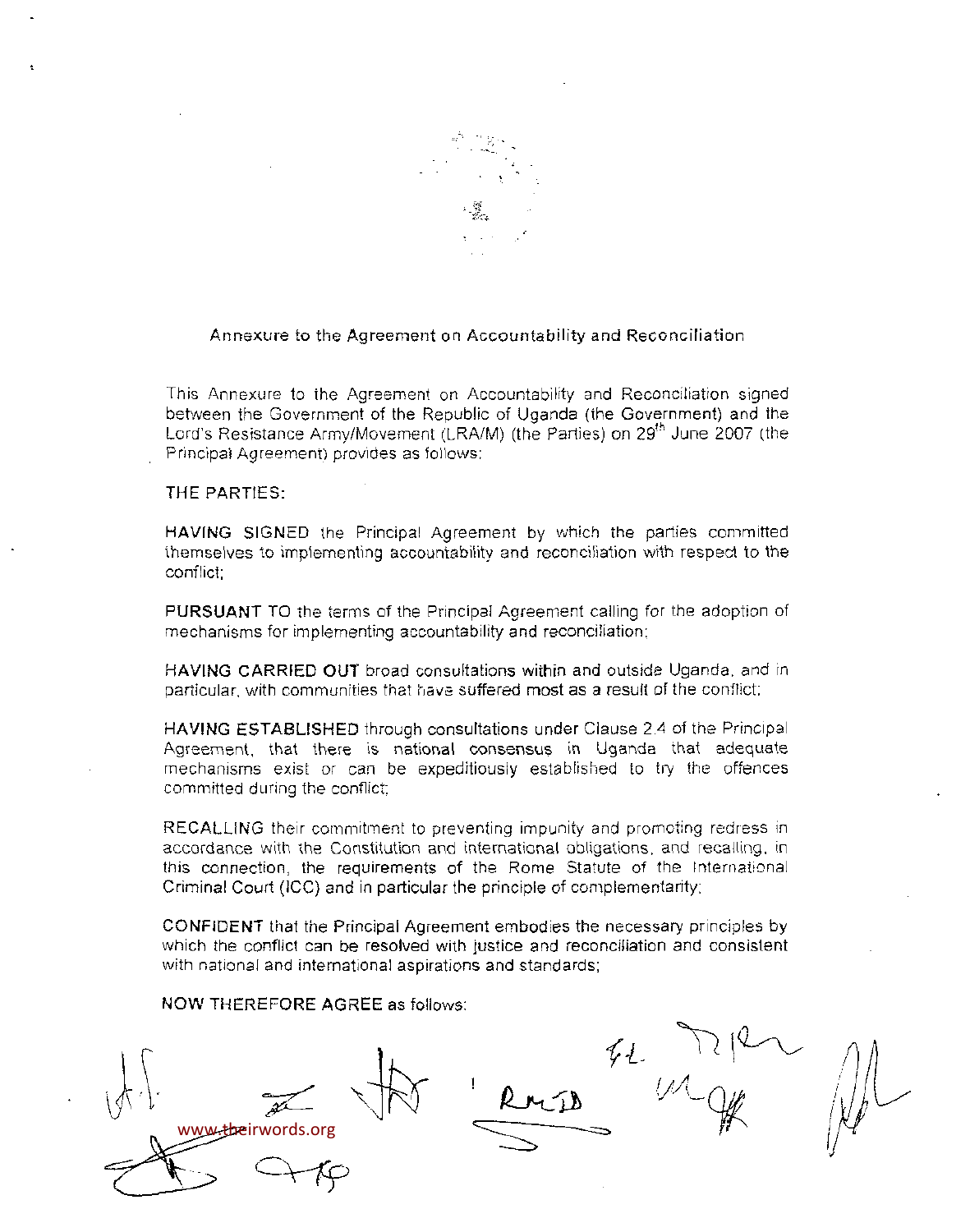#### Primacy of the Principal Agreement

- 1. This Annexure sets out a framework by which accountability and reconciliation are to be implemented pursuant to the Principal Agreement, provided thai this Annexure shall not in any way limit the application of that Agreement, whose provisions are to be implemented in full.
- 2. The Government shall expeditiously prepare and develop the necessary legislation and modalities for implementing the Principal Agreement and this Annexure ('the Agreement').
- 3. The Government, under clause 2 above, shall take into account any representations from the parties on findings arising from the consultations undertaken by the Parties and any input by the public during the legislative process.

#### Inquiry into the Past and related matters {Principal Agreement, clauses 2 2 & 2.3)

- 4. The Government shall by law establish a body to be conferred with all the necessary powers and immunities, whose functions shall include:
	- (a) to consider and analyse any relevant matters including the history of the conflict;
	- (b) to inquire into the manifestations of the conflict:
	- (c) to inquire into human rights violations committed during the conflict, giving particular attention to the experiences of women and children;
	- (d) to held hearings and sessions in public and private;
	- (e) to make provision for witness protection, especially for children and women;
	- (f) to make special provision for cases involving gender based violence;
	- (g) to promote truth-telling in communities and in this respect to liaise with any traditional or other community reconciliation interlocutors;
	- (h) to promote and encourage the preservation of the memory of the events and victims of the conflict through memorials, archives, commemorations and other forms of preservation,
	- (i) to gather and analyse information en those who have disappeared durina the conflict:

www.theirwords.org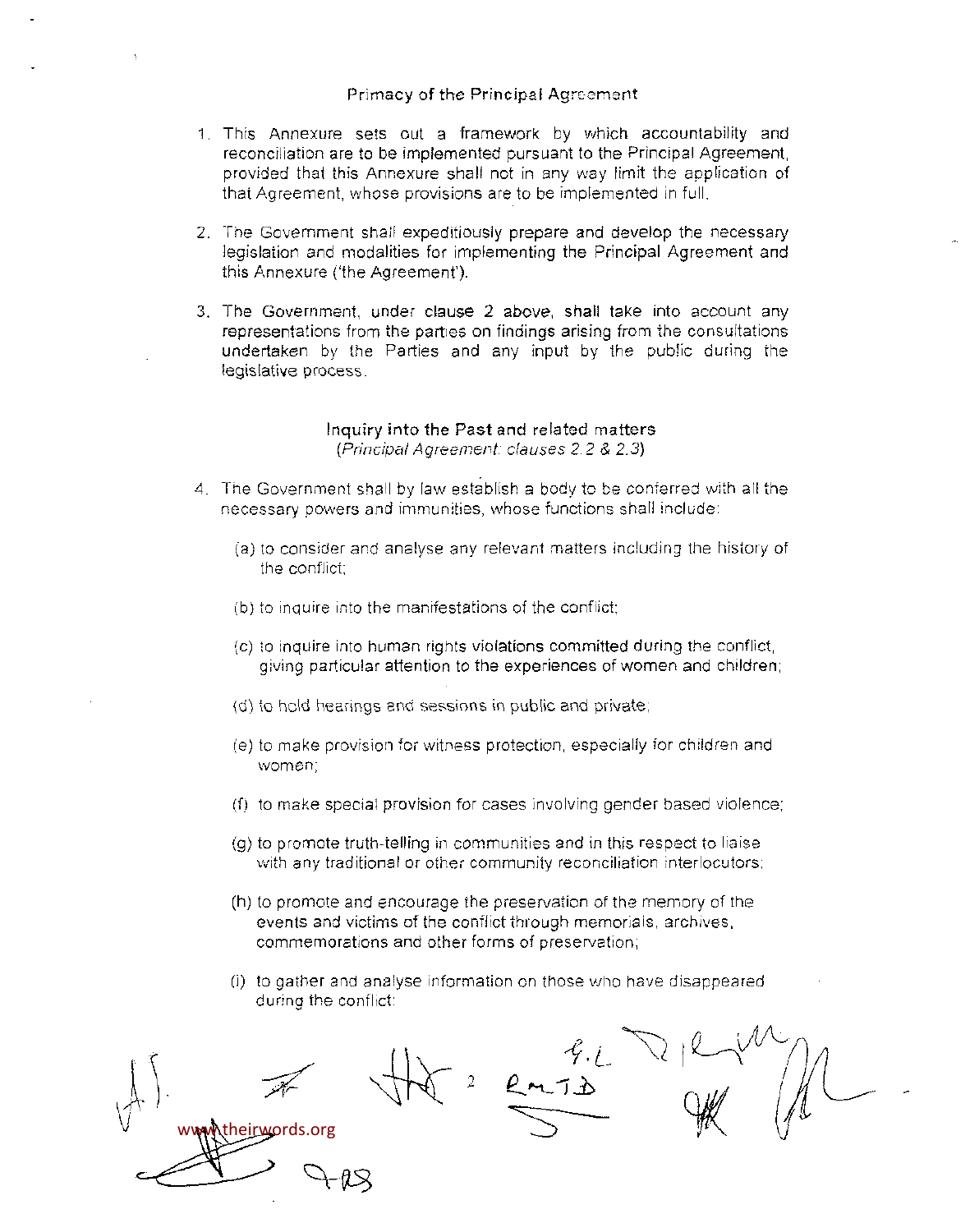- (j) to make recommendations for the most appropriate modalities for implementing a regime of reparations, taking into account the principles set out in the Principal Agreement;
- (k) to make recommendations for preventing any future outbreak of conflict;
- (i) to publish its findings as a public document:
- (m) to undertake any other functions relevant to the principles set out in this Agreement.
- 5. In ihe fulfilment of its functions, the body shall give precedence to any investigations or formal proceedings instituted pursuant to the terms of this Agreement. Detailed guidelines and working practices shall be established to regulate the relationship between the body and any other adjudicatory body seized of a case relating to this Agreement.
- 6 The body shall be made up of individuals of high moral character and proven integrity and the necessary expertise for carrying out its functions. in particular, its composition shall reflect a gender balance and the national character.

#### Legal and Instituttonal Framework (Principal Agreement: Part 5}

- 7. A special division of the High Court of Uganda shall be established to try individuals who are alleged to have committed serious crimes during the conflict.
- 8. The special division of the High Court shall have a registry dedicated to the work of the division and in particular, shall make arrangements to facilitate the protection and participation of witnesses, victims, women and children.
- 9. For the proper functioning of the special division of the court in accordance with the agreed principles of accountability and reconciliation, legislation may provide for:
	- $(a)$ The constitution of the court;
	- $(b)$ The substantive law to be applied;
	- $(c)$ Appeals against the decisions of the court;
	- Rules of procedure;  $(d)$

www.theirwords.org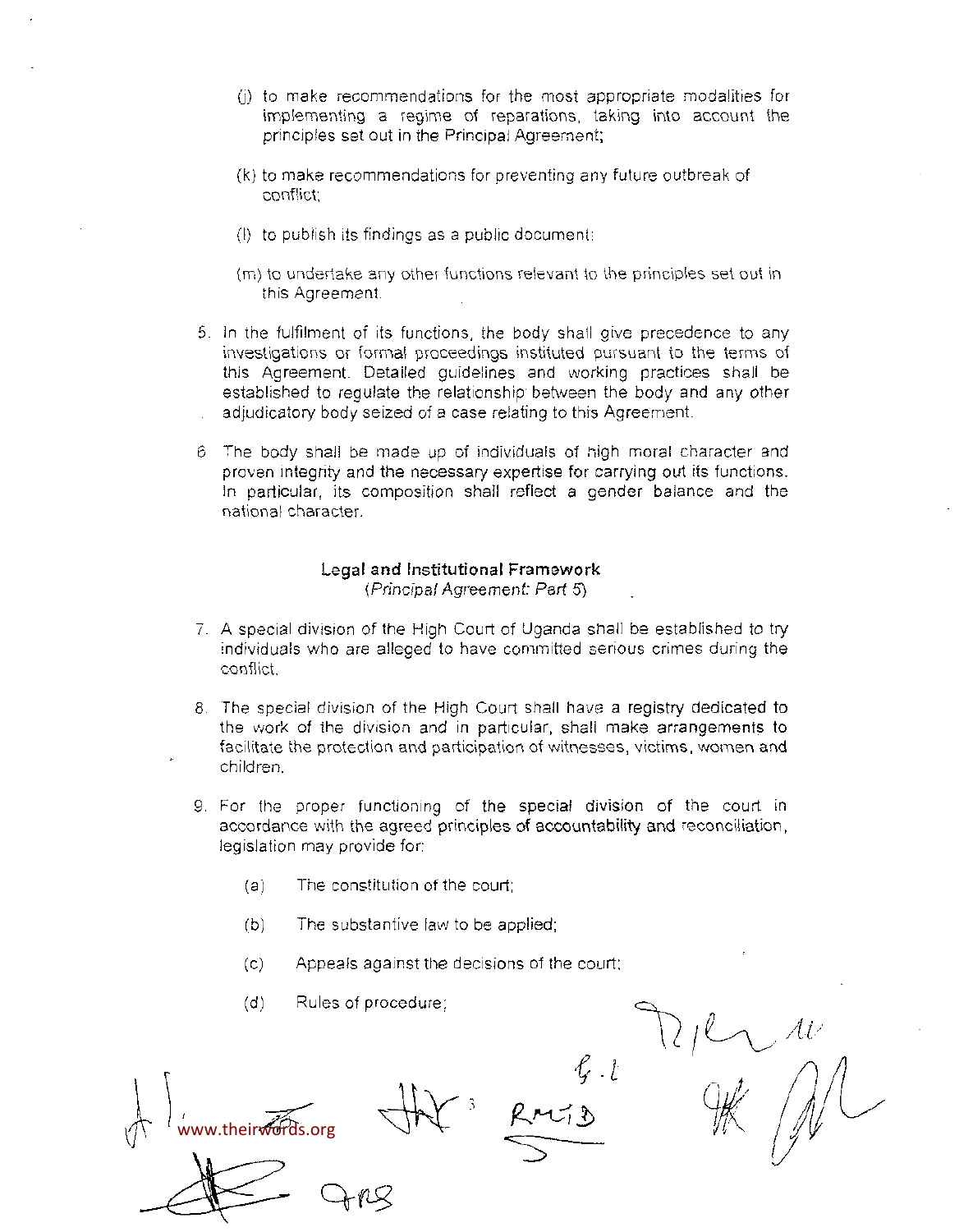(e) The recognition of traditional and community justice processes in proceedings

## investigations and Prosecutions {Principal Agreement: Part 4}

- 10.The Government shall establish a unit for carrying out investigations and prosecutions in support of triais and other formal proceedings as envisaged by the Principal Agreement.
- 11 The unit shall have a multi-disciplinary character.
- 12.The Director of Public Prosecutions shall have overall control of the criminal investigations of the unit and of the prosecutions before the special division.

13. Investigations shall

- (a) Seek to identify individuals who are alleged to have planned or carried out widespread, systematic, or serious attacks directed against civilians;
- (b) Reflect the broad pattern of serious crimes and violations committed during the conflict;
- (c) Give particular attention to crimes and violations against women and children committed during the conflict.
- 14. Prosecutions shall focus on individuals alleged to have planned or carried out widespread, systematic, or serious attacks directed against civilians or who are alleged to have committed grave breaches of the Geneval Conventions.

Cooperation with Investigations and Proceedings (Principal Agreement: clauses 3.5 & 3.6)

- 15 Rules and procedures shall regulate the manner in which an individual may cooperate with any investigations and proceedings arising from this Agreement, by disclosure of all relevant information relating to;
	- (a) His or her own conduct during the conflict;
	- (b) Details which may assist in establishing the fate of persons missing during the conflict;
	- (c) The location of land mines or unexploded ordnances or other munitions, and,

www.theirwords.org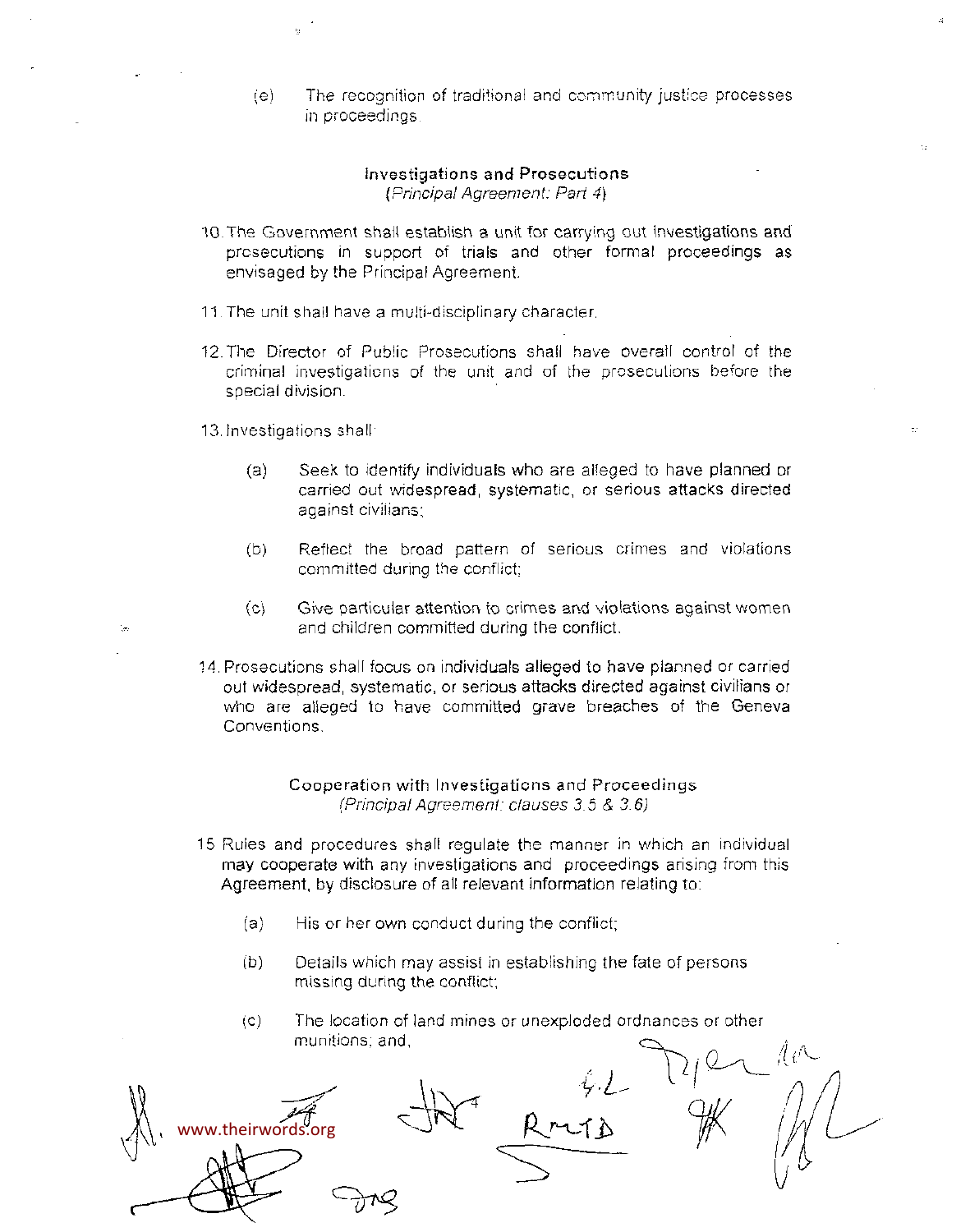id) any other relevant information.

Provided that a person shall not be compelled to disclose any matter which might incriminate him or her.

#### Reparations

(Principal Agreement; clauses 6.4 8. 9)

- 15 The Government sha!l establish the raecessary arrangements for making reparations to victims of the conflict in accordance Wth the terms of the Principal Agreement.
- 17. Prior to establishing arrangements for reparations, the Government shall review Ihe financial and institutional requirements for reparations, in order to cansure the adoption of the most effective mechanisms for reparations.
- 18. In seviewing the question of reparations, consideration shall be given to clarifying and determining the procedures for reparations.

# Traditional Justice

(Principal: Agreement: clause.3.1)

- $19$ . Traditions i justice; shall form a central part of the alternative justice and reconciliation framework identified in the Principal Agreement.
- 20. The Governments halt, in consultation with relevant interlocutors. examine the practices of thad tional justice mechanisms in affected areas, with a view to identifying the most appropriate roles flor such mechanisms. In particular, it shall consider the role and impact of the processes on women and children.
- 21. The Traciltional Justice Mechanisms referred to include: "
	- i. Mato Qaurt in Acholi, Kavo Cuk in Lango, Ailuc in Teso, Tonu ci Koka in Madi and Dkukaraba in Ankole; and
	- ii. Commonal dispute settlement institutions such as family and clancourts.
- 22. A person shall not be compelled to undergo any traditional ritual.

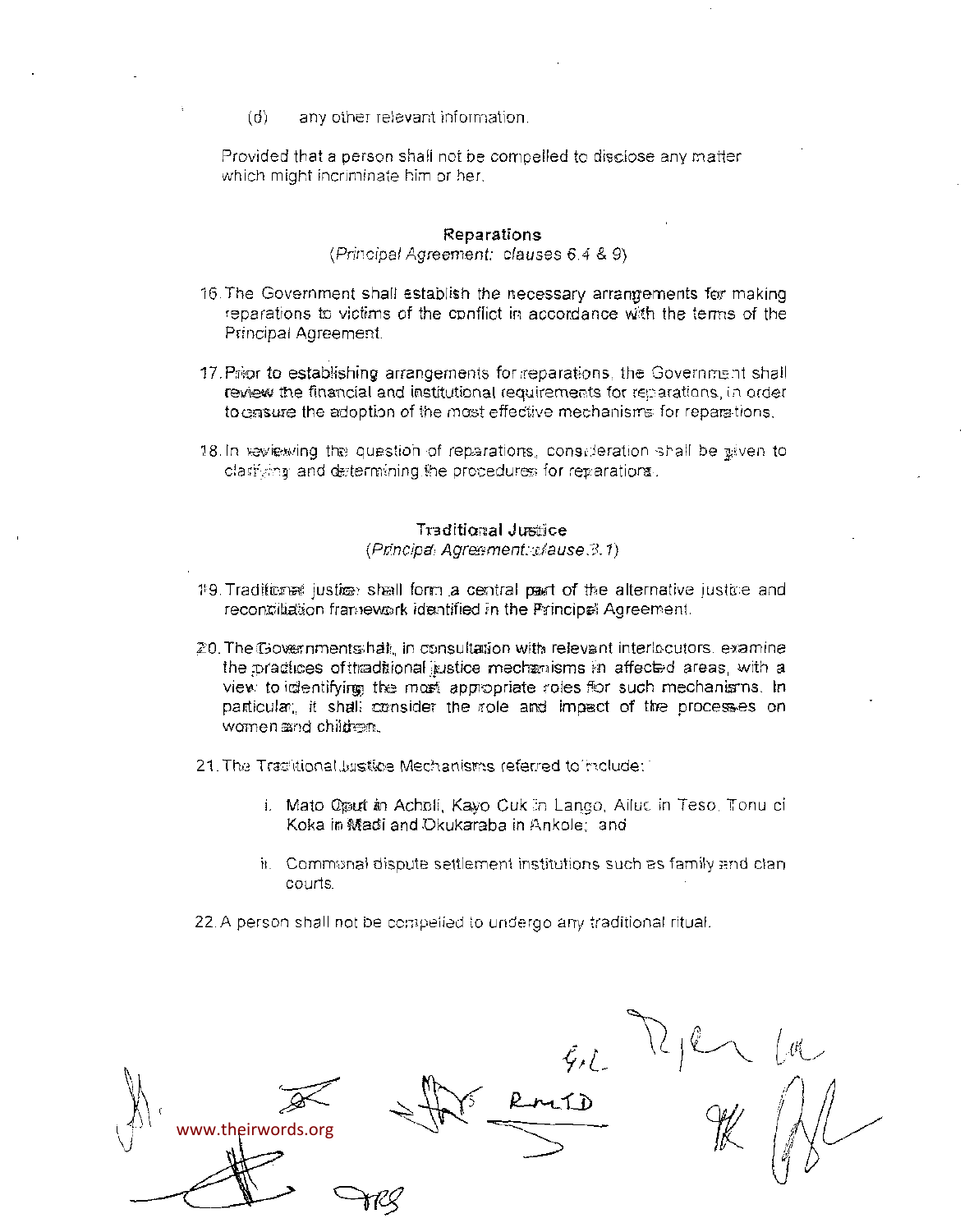# Provisions of Genera! Application

- 23. Subject to clause 4.1 of the Principal Agreement, the Government shall ensure that serious crimes committed during the conflict are addressed by the special Division of the High Court; traditional justice mechanisms; and any other alternative justice mechanism established under the Principal Agreement, but not the military courts.
- 24. All bodies implementing the Agreement shall establish internal procedures and arrangements for protecting and ensuring the participation of victims, traumatised individuals, women, children, persons with disabilities and victims of sexual violence in proceedings.
- 25. In the appointment of members and staff of institutions envisaged by the Agreement, overriding consideration shall be given to the competences and skills required for the office, and gender balance shall be ensured.
- 26. The Mediator shall from time to time receive or make requests for reports. on the progress of the implementation of the Agreement.

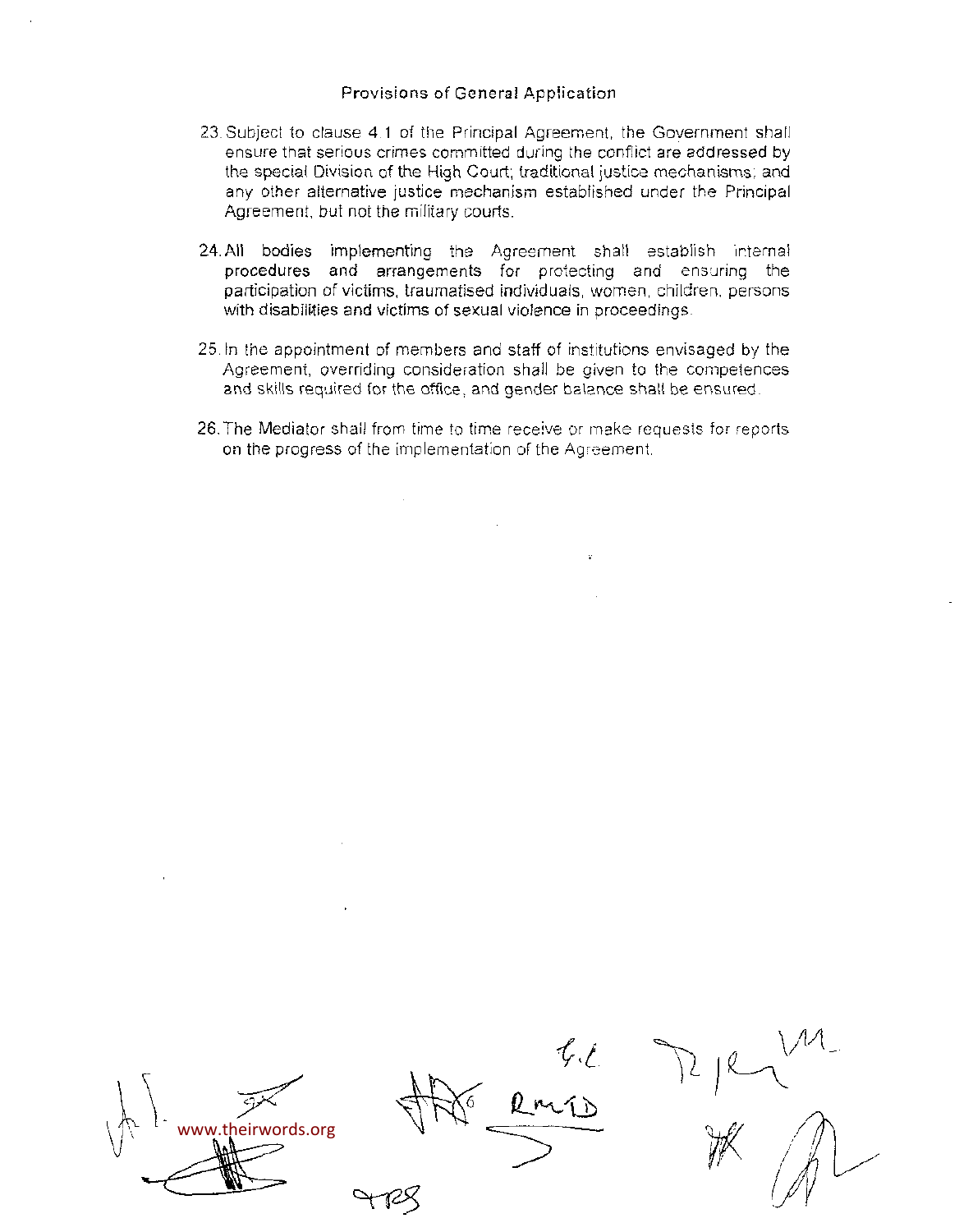**IN WITNESS WHEREOF** the duly authorized representatives of the Parties have signed this Annexureyin Jubajon the 19<sup>th</sup> day of February 2008

Hon. Ruhakana Rugunda (Dr) Minister of Internal Affairs and Head of GoU Delegation

Dr David Nyekorach Matsanga Leader of the LRA/M Delegation

WITNESSED BY:

 $4121208$ 

H.F. Lt. General Riek Machar Teny-Dhurgon (PhD) Vice President, Government of Southern Sudan And Chief Mediator of the Peace Talks

dre M. Kapang<br>H.E. André M Kapanda (PhDr

For the Government of the Democratic Republic of Congo

H.E. Japheth R. Getugi For the Government of the Republic of Kenya

H.E. Nsavike G. Ndatta For the Government of the United Republic of Tanzania

H.E. Rra'ncisco Caetana Madeira For the Government of the Republic of Mozambique

Lt. Gen. (Rtd.) Gilbert Lebeko Ramano For the Government of the Republic of South Africa

www.theirwords.org

 $\overline{7}$